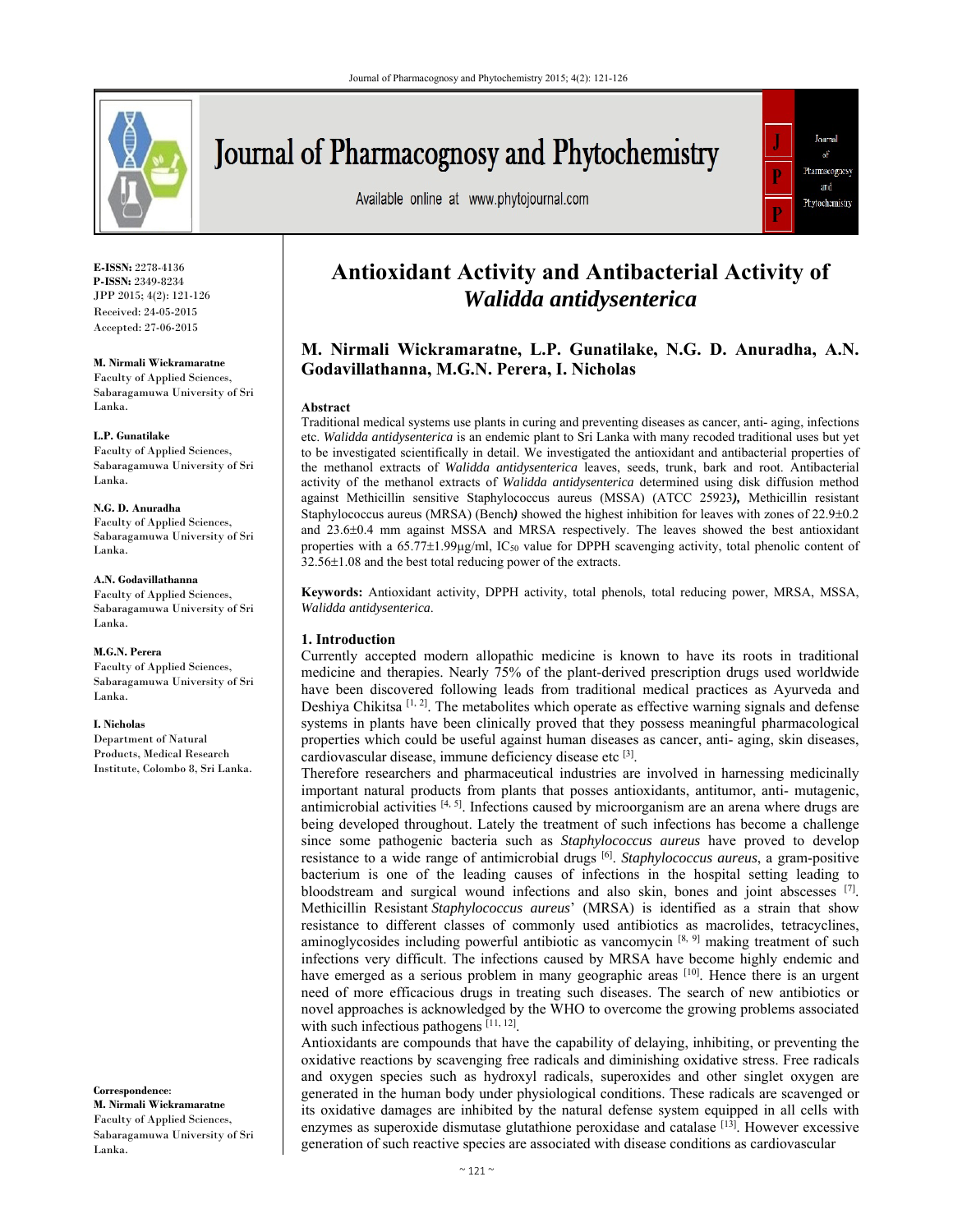diseases, aging, neurodegenerative diseases Alzheimer's disease, mutations and cancers [14]. Both natural and synthetic antioxidants are being used as drugs in controlling and preventing above mentioned diseases. Synthetic antioxidants such as butylatedhydroxyanisole (BHA), butylated hydroxytoluene (BHT), and tertiary butylhydroquinone have been widely used industrially as supplementary drugs and also in enhancing the nutritional value and the shelf life of food products [15]. The use of these synthetic antioxidants has been questioned due to their potential health risks and toxicity. [16, 17] In the recent past the trend towards the use of natural antioxidants from plant sources have been increased due to the safety and cost effectiveness of the same [18, 19]. Many research groups therefore have taken the responsibility of screening and quantification of the antioxidant activities of the medicinal plant [20] and some of them are already being used in treating many diseases. [4, 5] Use of antioxidant in the treatment of cancer has also shown many clinical benefits as inhibiting, or delaying carcinogenesis [21, 22].

Natural antioxidant compounds fall under the category of ascorbic acid, tocopherols, simple phenolics, phenolic acids, anthocyanins, flavonoids and tannins  $[23]$ . Even though chemists have investigated many plants for their antioxidant activities and elucidated the structures of thousands of structures yet there are many more plants to be investigated and many compoundts to be identified. Phenolic compounds are considered to be the most abundant class of antioxidants hence the regular dietary intake is estimated to be 10 times higher than that of vitamin C and 100 times higher than vitamin  $E^{[24]}$ .

*Walidda antidysenterica (Wrightia antidysenterica)* is an endemic plant to Sri Lanka, of the family *Apocynaceae* and is common grown in lowlands of the country. However, little or no scientific studies have been done yet on the therapeutic potential of *Walidda antidysenterica* despite of many traditional medicinal uses are recorded on the plant (Table 1)*.*  A number of medicinal preparations containing roots of this plant are used in the traditional medical system and Ayurveda medical system in Sri Lanka in the treatment of blood disorders, chronic fever, jaundice and hemorrhoids [25].

**Table 1:** Medicinal value of *Walidda antidysenterica* [25]

| Part used       | Prescribed for                                                  |  |  |
|-----------------|-----------------------------------------------------------------|--|--|
| Roots           | Hemorrhage                                                      |  |  |
| Flower          | Gonorrhea, ulcers in genital organs, ailments after<br>delivery |  |  |
| Roots           | Epilepsy, chronic fever, cough, Hemorrhoids,<br>Jaundice        |  |  |
| Bark and leaves | Tonsillitis, Bronchitis                                         |  |  |
| Bark            | Snake bites                                                     |  |  |
| Latex           | Tooth and gum ailments                                          |  |  |

Flowers are reported to be used in the treatment of ailments such as gonorrhea, ulcers in genital organs, and post delivery ailments. Bark and leaves are used in the treatment of tonsillitis, bronchitis, and snakebites [26, 27]. However various other species of *Wrightia* and related genera (*W. racemosa, W. tomentosa, W. tinctorica*, *W. jawanica*, *W. religeosa* and *Holorhena antidysenterica*) have been investigated for their biological activities [28, 31]. It is reported that these species carry many medicinally important secondary metabolites including alkaloids (Wrightine (Conessine) and Wrightiamine), steroids (Lupeol and Stigmasterol) and flavones (Wrightiadione) etc. [26]. Conessine is reported to be isolated from the bark of *Holarrhena antidysenterica* and related species and has shown

helminthic, appetizing and antidiarrhoeal properties [30]. Wrightiamine is reported to exhibit cytotoxic activity against Vincristine- (VCR)-resistant murine leukemia P388 cells [32]. Present study was performed to investigate the antioxidant and

antibacterial potential of *Walidda antidysenterica* and this would be the first report on such properties of the plant*.* We evaluated the antioxidant properties of the plant's seeds, leaves, root, bark and trunk by investigating, the DPPH radical scavenging activity, total phenolic content and total reducing power and the antibacterial activity was investigated against MRSA and MSSA using disk diffusion assay.

#### **2. Materials and Method**

All chemicals, reagents and solvents used in this study were of analytical grade purchased from Sigma or Sigma- Aldrich. Ferric chloride (FeCl<sub>3</sub>); Folin-Ciocalteu's reagent; 2,20diphenyl-1-picrylhydrazyl (DPPH); trichloroacetic acid  $(TCA)$ ; sodium carbonate  $(Na_2CO_3)$ ; sodium hydroxide (NaOH); disodium hydrogen phosphate (Na<sub>2</sub>HPO<sub>4</sub>); Potassium ferricyanide  $[K_3Fe(CN)_6]$ ; methanol. UV-Vis spectrophotometer (Varian DU 60).

#### **2.1 Plant Material and Extraction**

*Walidda antidysenterica* plants were collected from Colombo and Gampaha districts in Sri Lanka. After identification of the plant a voucher specimen was deposited at the Botany Department, Bandaranayke Memorial Ayurvedic Research Institute, Nawinna, Maharagama, Sri Lanka. The plant was separated into parts as leaves, seeds, bark, trunk and roots and was air-dried separately

Dried plant material (200 g) of each part was coarsely powdered and extracted using methanol at 25 °C for 48 h. The extract was filtered and then evaporated under reduce pressure using a rotary evaporator.

#### **2.2 Antibacterial Activity**

The methanol crude residue which were subjected to an antibacterial assay against Methicillin sensitive *Staphylococcus aureus* (ATCC 25923), Methicillin resistant *Staphylococcus aureus* (Bench) and (ATCC 25922) using the disk diffusion assay according to the modified method of Khan *et al*. [33]*.* The bacterial suspensions were adjusted with sterilized saline to obtain turbidities compared to that of McFarland standard (0.5M). The test samples were loaded to the disks of 6 mm diameter (2 mg/disk) and were placed on Mueller Hinton (MH) agar plates inoculated previously with the test bacteria. The plates were then incubated at 37 °C for 18 hours and the diameters of the zones of inhibition were measured. Commercial antibiotic discs- penicillin (10 µg) and erythromycin (15 µg) were used as the positive controls for MSSA and MRSA respectively. Hexane, chloroform and ethyl acetate were taken as the negative controls. The test was done in triplicate.

The two plant materials, which showed the highest inhibitions against the test bacteria, were subjected to a sequential solvent partitioning with increasing polarity using hexane, chloroform and ethyl acetate. *The disk diffusion assay* was *performed on each fraction as mentioned above* [33]*.*

#### **2.3 DPPH Radical Scavenging Activity**

Free radical scavenging activity of the extracts was measured using 2, 20- diphenyl-1-picrylhydrazyl (DPPH) assay. The stock solution of DPPH at a concentration of 1 mg/ml was prepared and thereafter the DPPH stock solution was diluted with methanol until the absorbance was about 0.98±0.02 at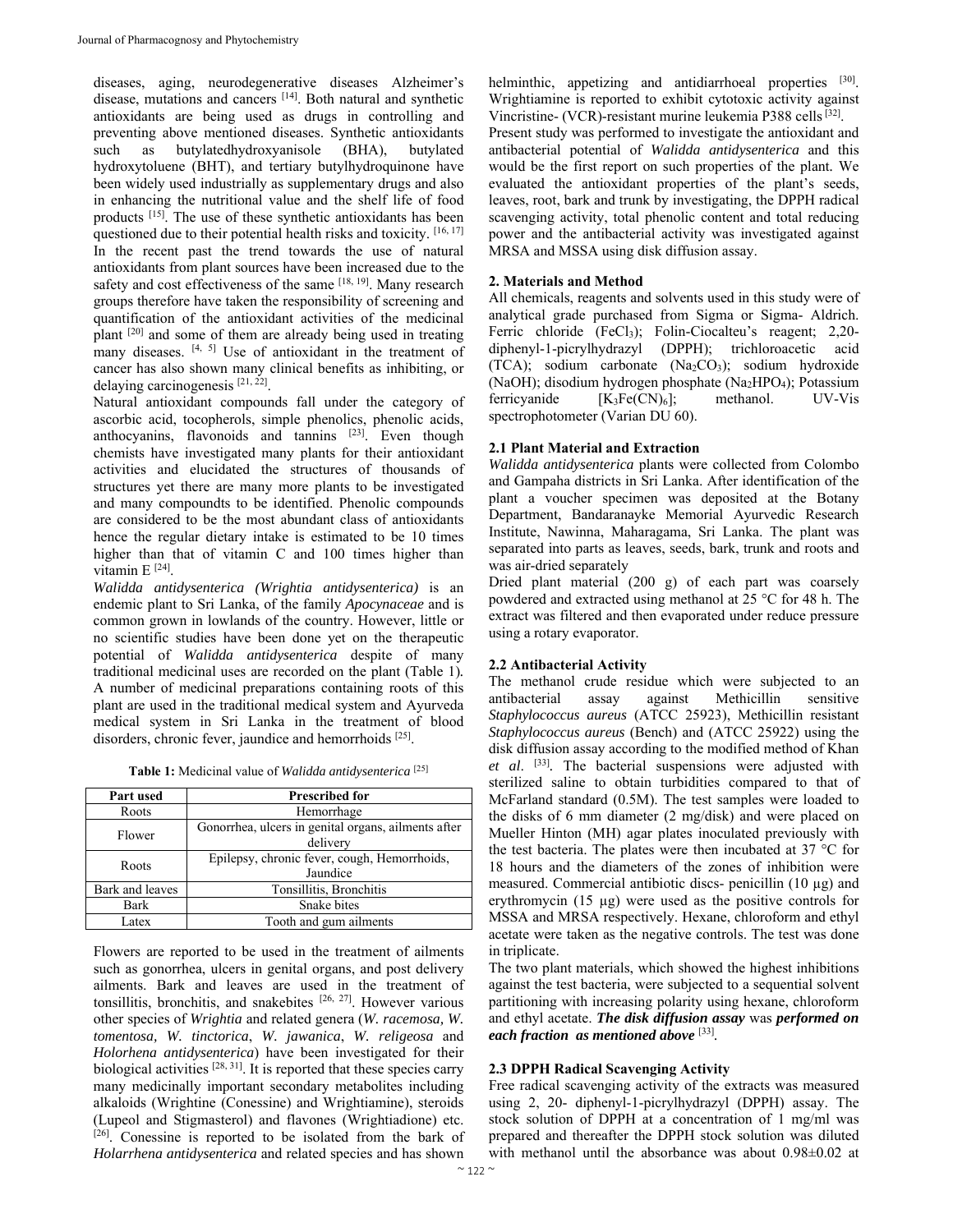517 nm using the spectrophotometer. Extracts were prepared at different concentrations ranging from 0.5 mg/ml - 10 mg /ml. A volume of 3 ml of the DPPH solution (diluted) was mixed with 200 μl of the extract solutions and was incubated in the dark for 30 min at room temperature. Thereafter the absorbance of the mixture was measured at 517 nm. The control was prepared by using 200 μl of methanol instead of the extract sample and following the same procedure as above [34]. The scavenging activity was estimated based on the percentage of DPPH radical scavenged using the following equation:

% *Scavenging Control Absorbance Sample Absorbance Control Absorbance* <sup>100</sup>

#### **2.4 Total Phenolic Content**

The total phenolic content (TPC) was determined spectrophotometrically using Folin-Ciocalteu's reagent. A volume of 1 ml of the extract sample (1 mg/ml) was mixed with 1 ml of Folin-Ciocalteu's phenol reagent. After 5 min, 10 ml of a 7% Na<sub>2</sub>CO<sub>3</sub> solution was added to the reaction and thereafter the mixture was diluted with the addition of 13 ml of deionized distilled water. The mixture was kept in the dark for 90 min at 25 °C, and the absorbance was measured at 750 nm. The calibration graph was prepared using Gallic acid as the standard. The phenolic content in the extract was expressed as milligrams of Gallic acid equivalents in one gram of extract [34].

#### **2.5 Total Reducing Power**

The total reducing power (TRP) of the extracts was investigated by the  $Fe^{3+}$  reduction to  $Fe^{2+}$  in the presence of the extract. Formation of  $Fe^{2+}$  can be monitored, by measuring the Prussian blue color appearance in the reaction mixture at 700 nm. A volume of 500 μl of each fraction with of varying concentrations (0.375 - 6 mg/ml) was mixed with 1.25 ml of phosphate buffer (pH 6.6) and 1.25 ml of 1% potassium ferricyanide  $[K_3Fe(CN)_6]$  and was incubated for 30 minutes at 50 °C. Thereafter 1.25 ml of trichloroacetic acid (10%) was added to the mixture and centrifuged at 3000 rpm for 10 minutes. A volume of 1.25 ml of the upper layer of the mixture was pipetted out carefully and mixed with 1.25 ml of distilled water and 250 μl of  $0.1\%$  ferric chloride (FeCl<sub>3</sub>) and the absorbance was measured at 700 nm. The reducing power is indicated by the increasing absorbance at 700 nm. Therefore higher the reducing power, higher the changers in the absorbance at 700 nm is observed. All tests were performed in triplicates and the graph was plotted using the average of the three determinations [35].

#### **3. Results**

3.1 Antibacterial activity of the methanol extracts of *Walidda antidysenterica* 

*Walidda antidysenterica* leaves, roots and the bark showed inhibitions against MRSA and MSSA, where no inhibitions were shown against *E.Coli*. *Walidda antidysenterica* stem, flowers and seeds did not show inhibitions against the three test bacteria (Table 2). The highest inhibition zones against MRSA and MSSA were exhibited by the leaves with mean inhibition zones of  $23.6 \pm 0.4$  mm and  $22.9 \pm 0.2$  mm followed by the roots with mean inhibition zones of  $17.1 \pm 0.7$  mm and  $16.2 \pm 1.9$  mm respectively. The lowest inhibition zones of  $10.8 \pm 2.2$  mm and  $11.7 \pm 0.4$  mm were exhibited by the bark against MRSA and MSSA respectively.

The controls: penicillin, erythromycin and ampicillin have yielded inhibition zones of  $38.9 \pm 0.2$  mm,  $34.1 \pm 0.8$  mm and 19.4 ± 0.5 mm against MSSA, MRSA and *E.Coli* respectively. No inhibition zones were exhibited by the negative control.

**Table 2:** Zones of inhibition of the test bacteria by the Crude methanol extracts of Leaves, Bark, Stem, roots, flowers and seeds of *Walidda antidysenterica* 

|                  | Zones of inhibition of the bacteria (mm)* |                                 |                  |
|------------------|-------------------------------------------|---------------------------------|------------------|
|                  | Methicillin-sensitive S. aureus           | Methicillin-resistant S. aureus | Escherichia coli |
| Positive Control | $38.9 \pm 0.2$                            | $34.1 \pm 0.8$                  | $19.4 \pm 0.5$   |
| Leaves           | $22.9 \pm 0.2$                            | $23.6 \pm 0.4$                  |                  |
| Bark             | $11.7 \pm 0.4$                            | $10.8 \pm 2.2$                  |                  |
| <b>Stem</b>      |                                           |                                 |                  |
| Roots            | $16.2 \pm 1.9$                            | $17.1 \pm 0.7$                  |                  |
| Flowers          |                                           | -                               |                  |
| Seeds            |                                           | -                               |                  |
| Negative Control |                                           |                                 |                  |

\*The values include the diameter of the disk (*6*mm) and expressed as Mean ± SD of 3 replicates*.*

-Absence of inhibition

#### *3.2 MSSA and MRSA activity of the solvent extracts of the leaves and the roots*

The methanol extracts of the leaves and the roots, which exhibited the highest inhibition, were further extracted using hexane, chloroform and ethyl acetate sequentially and tested for their MSSA and MRSA activity (Table 3). Hexane, chloroform and ethyl acetate extracts of leaves and the chloroform and ethyl acetate extracts of roots showed inhibitions against MRSA and MSSA. Hexane extract of roots did not show inhibitions against the test bacteria (Table 3). The highest inhibition zones against MRSA and MSSA were exhibited by the chloroform extract of leaves with mean inhibition zones of  $26.9 \pm 0.7$  mm and  $25.2 \pm 0.5$  mm respectively. The ethyl acetate extract of the leaves exhibited inhibition zones of  $24.9 \pm 0.4$  mm and  $25.6 \pm 0.8$  mm against

MSSA and MRSA respectively.

The lowest inhibition zones of  $17.7 \pm 1.4$  mm against MRSA and  $9.4 \pm 0.9$  mm against MSSA were exhibited by the hexane extract of leaves and the ethyl acetate extract of roots respectively. The controls: penicillin and erythromycin have yielded inhibition zones of  $38.9 \pm 0.2$  mm and  $34.1 \pm 0.8$  mm against MSSA and MRSA respectively. No inhibition zones were exhibited by the negative controls.

#### **3.3 DPPH Scavenging Activity**

The free radical scavenging activity of the extracts as estimated by DPPH assay, showed that the leaves posses the best activity of all the extracts with an IC<sub>50</sub> of 65.77  $\pm$  1.99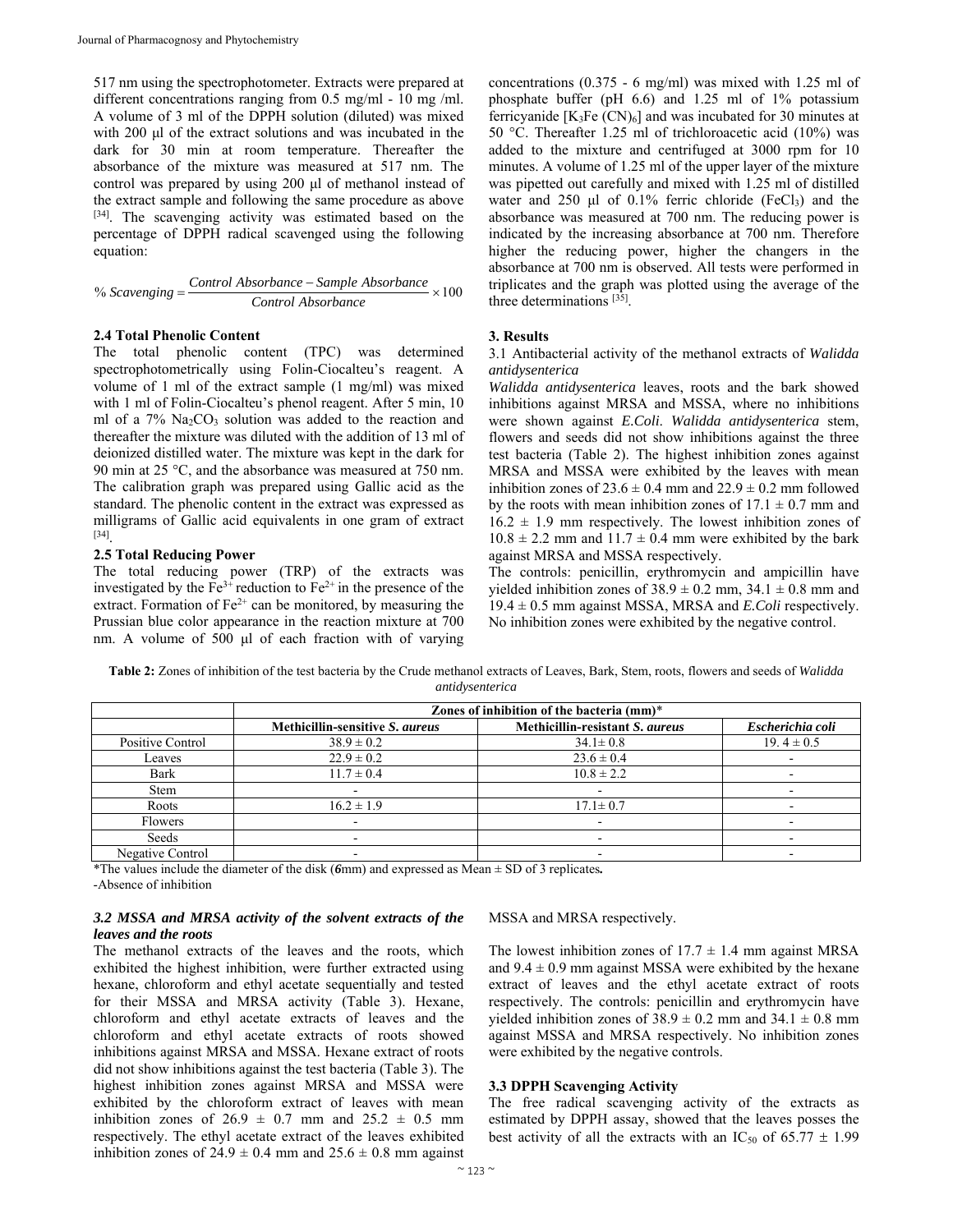$\mu$ g/ml. The IC<sub>50</sub> values of leaves, seeds, trunk, bark and roots were  $65.77 \pm 1.99$ ,  $88.22 \pm 0.11$ ,  $102.85 \pm 0.89$ ,  $264.8 \pm 1.03$ and  $309.89 \pm 2.90$  μg/ml respectively (Figure 1, Table 4).

**Table 3:** Zones of Inhibition of the test bacteria by the hexane, chloroform, and ethyl acetate solvent extracts of the leaves and roots crude methanol extract of *Walidda antidysenterica.*

|                      | Zones of inhibition of the bacteria (mm)* |                       |  |
|----------------------|-------------------------------------------|-----------------------|--|
|                      | Methicillin-sensitive                     | Methicillin-resistant |  |
|                      | <i>S. aureus</i>                          | S. aureus             |  |
| Positive Control     | $38.9 \pm 0.2$                            | $34.1 \pm 0.8$        |  |
| Leaves-Hexane        | $17.2 \pm 2.7$                            | $17.7 \pm 1.4$        |  |
| Leaves-Chloroform    | $25.2 \pm 0.5$                            | $26.9 \pm 0.7$        |  |
| Leaves-Ethyl acetate | $24.9 \pm 0.4$                            | $25.6 \pm 0.8$        |  |
| Roots-Hexane         |                                           |                       |  |
| Roots- Chloroform    | $24.3 \pm 0.9$                            | $25.4 \pm 0.8$        |  |
| Roots-Ethyl acetate  | $9.4 \pm 0.9$                             |                       |  |
| Negative Control     |                                           |                       |  |

\*The values include the diameter of the disk (*6* mm) and expressed as Mean ± SD of 3 replicates*.*

-Absence of inhibition



**Fig 1:** The plot of % inhibition of DPPH radicals against concentration of the extract of seed, leaves, root, bark, and trunk of Walidda antidysenterica.

#### **3.4 Total Phenolic Content**

The TPC of the methanolic extracts of the *Walidda antidysenterica* seeds, bark, toot, leaves and trunk measured using Folin-Ciocalteu's method and expressed as milligrams of Gallic acid equivalents/gm was  $18.38 \pm 0.23$ ,  $22.53 \pm 0.31$ ,  $23.37 \pm 0.29$ ,  $32.56 \pm 1.08$  and  $47.52 \pm 0.18$  mg/g extract respectively. The highest TPC was observed in the trunk of the plant and the lowest was observed in the seeds of the plant (Figure 2, Table 4).

**Table 4:** Total Phenolic content (mg/g extract) as Gallic Acid equivalents and IC50 of DPPH radical scavenging Activity of the leaves, seeds, trunk, bark and roots of *Walidda antidysenterica* 

| Extract | <b>Total Phenolic Content</b><br>$mg/g$ extract | <b>DPPH Scavenging activity</b><br>$IC_{50}$ (µg/ml) |
|---------|-------------------------------------------------|------------------------------------------------------|
| Seeds   | $18.38 \pm 0.23$                                | $88.15 \pm 0.11$                                     |
| Bark    | $22.53 \pm 0.31$                                | $265.53 \pm 1.03$                                    |
| Roots   | $23.37 \pm 0.29$                                | $309.89 \pm 2.9$                                     |
| Leaves  | $32.56 \pm 1.08$                                | $65.77 \pm 1.99$                                     |
| Trunk   | $47.52 \pm 0.18$                                | $102.85 \pm 0.89$                                    |



**Fig 2:** Plot of total phenolic content as Gallic acid equivalents in milligrams per gram extracts of Walidda antidysenterica seeds, leaves, bark, roots and trunk as determined using Folin-Ciocalteu's reagent.

#### **3.5 Total Reducing Power**

The reducing power was determined based on Fe  $3+$  being reduced to Fe  $2^+$  in the presence of the extract and measuring the color change at 700 nm spectrophotometrically. The Absorbance increase at 700 nm indicates extent of the reducing power and higher the absorbance better reducing capacity the extract posses. The reducing power of seeds >  $leaves$  > trunk > bark > root (Figure 3).



**Fig 3:** The plot of absorbance at 700 nm against the concentration of extract of Walidda antidysenterica seeds, leaves, bark, roots and trunk when treated with 1% potassium ferricyanide [K<sub>3</sub>Fe (CN)  $_6$ ] and 0.1% ferric chloride (FeCl3) in phosphate buffer at pH 6.6 in determining the total reducing power

#### **4. Discussion**

Natural products and their derivatives still remain as the best source for new leads for the development of new pharmaceutical agents. Use of herbal medicines is still popular in most countries as they are readily available at an affordable cost. There are many resources in the plant kingdom that posses many medicinal values and yet to be discovered.

The misuse of antibiotics has resulted in the development of new pathogenic strains of bacteria, which are resistant to the available antibiotics. The spread of infections due to Methicillin-resistant Staphylococcus aureus (MRSA) has become a major problem especially in the hospital environments and have pose a great difficulty in the management of such infections as selecting an appropriate and effective antimicrobial agents. Glycopeptide derivatives, Vancomycin and teicoplanin are considered to be last resort for the treatment of MRSA infections.

Pharmaceutical companies are focused on the development of antibiotics capable of treating such antibiotic-resistant bacterial strains. In recent years, researches have reported on several active compounds isolated from medicinal plants that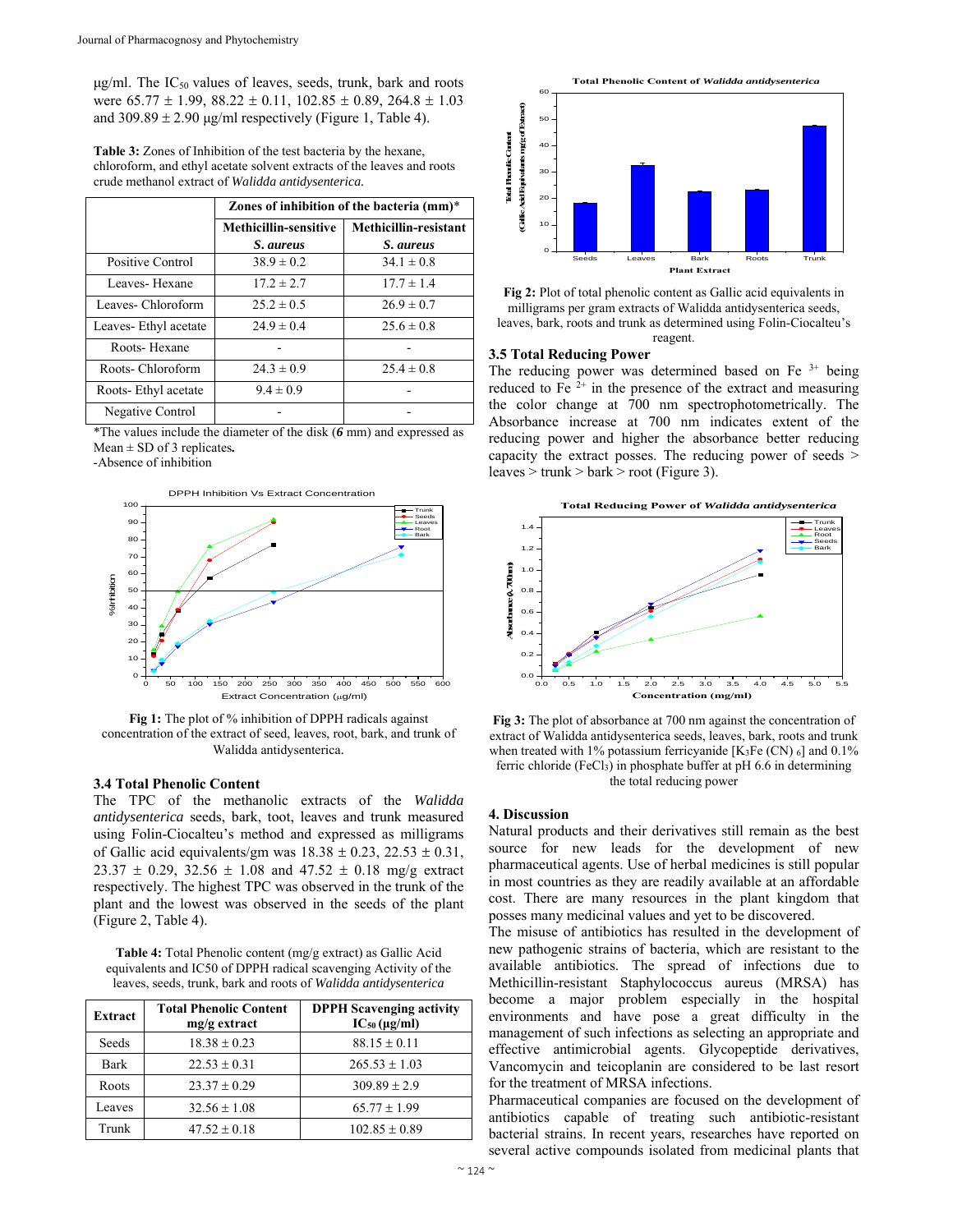could be used as leads for the development of new antibiotics  $[36]$ . In our study we investigated the antibacterial activity (anti-MRSA and anti- MSSA activity) of crude extracts and the solvent partitioned fractions of *Walidda antidysenterica* by disc diffusion method and the antioxidant properties of the crude extract of each plant part.

This study clearly exhibits that *Walidda antidysenterica* posses antibacterial activity specifically MRSA and MSSA activity. The methanol extract of the leaves showed the best activity with inhibition zones against MRSA and MSSA to be  $23.6 \pm$ 0.4 mm and  $22.9 \pm 0.2$  mm respectively. The chloroform solvent extracted fraction of the methanol leave extract showed even more improved activity with inhibition zone of inhibition zones of  $26.9 \pm 0.7$  mm and  $25.2 \pm 0.5$  mm for MRSA and MSSA respectively.

Free radicals are known to play a major role in a wide variety of diseases such as cancer, anti- aging, skin diseases, cardiovascular disease, immune deficiency disease etc. Antioxidants are used to fight against free radicals in curing or controlling such diseases  $[14]$ . They exert their action either by scavenging the reactive oxygen species or retarding oxidative reactions [37].

The electron donation ability or the radical inhibiting capacity of plant extracts can be measured using 2, 20-diphenyl-1 picrylhydrazyl radical (DPPH) which has a purple-color and under goes decoloration upon being scavenged by any other substance. The change in absorbance measured at 517 nm is directly proportional to the degree of color change, which is also proportional to the concentration and efficiency of the antioxidants. In most cases the higher inhibition of radicals are associated with the presences of phenolic compounds, ascorbic acid, flavonoids etc [36].

Our experiment shows that the leaves posses the best DPPH scavenging property with the IC<sub>50</sub> value of 65.77  $\pm$  1.99, trunks to have  $309.89 \pm 2.90 \mu g/ml$  which was the poorest of the extracts. The results reveal that the scavenging activity of the leaves were > seeds > bark > root > trunk.

Phenolic compounds are considered as secondary metabolites of plants and are rich in such substances. They are widely used in the food industry as they posses the ability of retarding oxidative degradation of food thereby improving the nutritional value and the shelf life of the food products [38]. Phenolic compounds can act as reducing agents, hydrogen donors and singlet oxygen quenchers. Therefore these compounds have the capability of exhibiting antioxidant activity. Phenolic compounds also have the ability of chelating metal ions that could trigger oxidation reactions [39]. The results obtained through this experiment indicated that the TPC of the *Walidda antidysenterica* seeds was the lowest  $20.37 \pm 2.96$  mg/g, and trunk was the highest with 56.39  $\pm$ 1.43 mg/g extract. However there was no direct correlation observed between the  $IC_{50}$  of DPPH scavenging activity and the total phenolic content of the plant extracts indicating that there are other phytochemicals other than phenolic compounds that could be influencing the activity. It is also important to note that compounds, as sugars and ascorbic acid are not responsive to the Folin-Ciocalteu's method but does influence in the DPPH scavenging activity [40].

Previous reports suggested that the reducing properties are an indication of the capacity to exert antioxidant action by donating a hydrogen atom to break the free radical chain [23]. The reducing power assay monitors the reduction of  $Fe<sup>3+</sup>$ ferricyanide complex to its  $Fe^{2+}$  form. Measuring the absorbance at 700 nm this change can be monitored and a

higher absorbance indicates an increase in the reducing ability in the presence of a reductant. Our Results show that the reducing capability of the leaves were > seeds > bark > root > trunk.

The overall results show that all plant parts analyzed show good DPPH scavenging activity, the total phenolic content and the total reducing power supporting the traditional uses of this plant in treating many aliments.

#### **5. Conclusion**

This finding provides valuable scientific and quantitative information on the MRSA and MSSA activity and the antioxidant properties of *Walidda antidysenterica* for the first time to the best of our knowledge. These results strongly supports its use in the traditional medical system as an antibacterial agent and antioxidant agent. However further investigations on the isolation and identification of bioactive compounds would help to develop more potent drugs by the pharmaceutical industry.

#### **6. References**

- 1. Wakdikar S. Global health care challenge: Indian experiences and new prescriptions, Electr. J. Biotechnol 2004; 7:217-223.
- 2. Weragoda PB. The traditional system on medicine in Sri Lanka. J Ethnopharmacol 1980; 2(1):71-3.
- 3. Cragg GM, Newman DJ, Weiss RB. Coral reefs, forests and thermal vents: the worldwide exploration of nature for novel antitumor agents, Semin. Oncol 1997; 24:156-163.
- Middeleton E, Kandaswamy C, Theoharides TS. The effects of plant flavonoids on mammalian cells: Implications for inflammation heart disease and cancer. Pharmacol Rev 2000; 52:673-751.
- 5. Ishikawa Y, Morimoto K, Hamasaki T. Falvoglaucin a metabolite of *Eurotiumchevalieri* its antioxidation and synergism with tocopherol. J Am Oil Chem Soc 1984; 61:1864-1868.
- 6. Batabyal B, Biswas S, Kundu GKR. Methicillin-resistant *Staphylococcus aureus*-A breif review, I. Res. J. Biological Sci 2012; 1(7):65-71.
- 7. Jones ME, Karlowsky JA, Draghi DC, Thornsberry C, Sahm DF *et al.* Epidemiology and antibiotic susceptibility of bacteria causing skin and soft tissue infections in the USA and Europe: a guide to appropriate antimicrobial therapy. Int J Antimicrob Agents 2003; 22:406-419.
- 8. Ness T. Multiresistant bacteria in ophthalmology. Ophthalmologe 2010; 107:318-322.
- 9. Centre for Disease Control and Prevention (CDC) Staphylococcus aureus resistant to vancomycin. JAMA, 2008, 288-825.
- 10. Ayliffe GA. The progressive intercontinental spread of methicillin-resistant Staphylococcus aureus. Clin Infect Dis 1997; 1:74-79.
- 11. Ahmed MO, Elmeshri SE, Abuzweda AR, Blauo M, Abouzeed YM *et al.* Seroprevalence of brucellosis in animals and human populations in the western mountains region in Libya December 2006- January, 2008. Euro Surveill, 2010, 15.
- 12. Ahmed MO, Alghazali MH, Amri SG, Abuzweda AR. Detection of Inducible Clindamycin Resistance (MLSBi) among Methicillin-resistant Staphylococcus aureus (MRSA) from Libya. Libyan J Med 5, 2010.
- 13. Fang YZ, Yang S, Wu G. Free radicals, antioxidants, and nutrition. Nutrition 2002; 8(10):872-9.